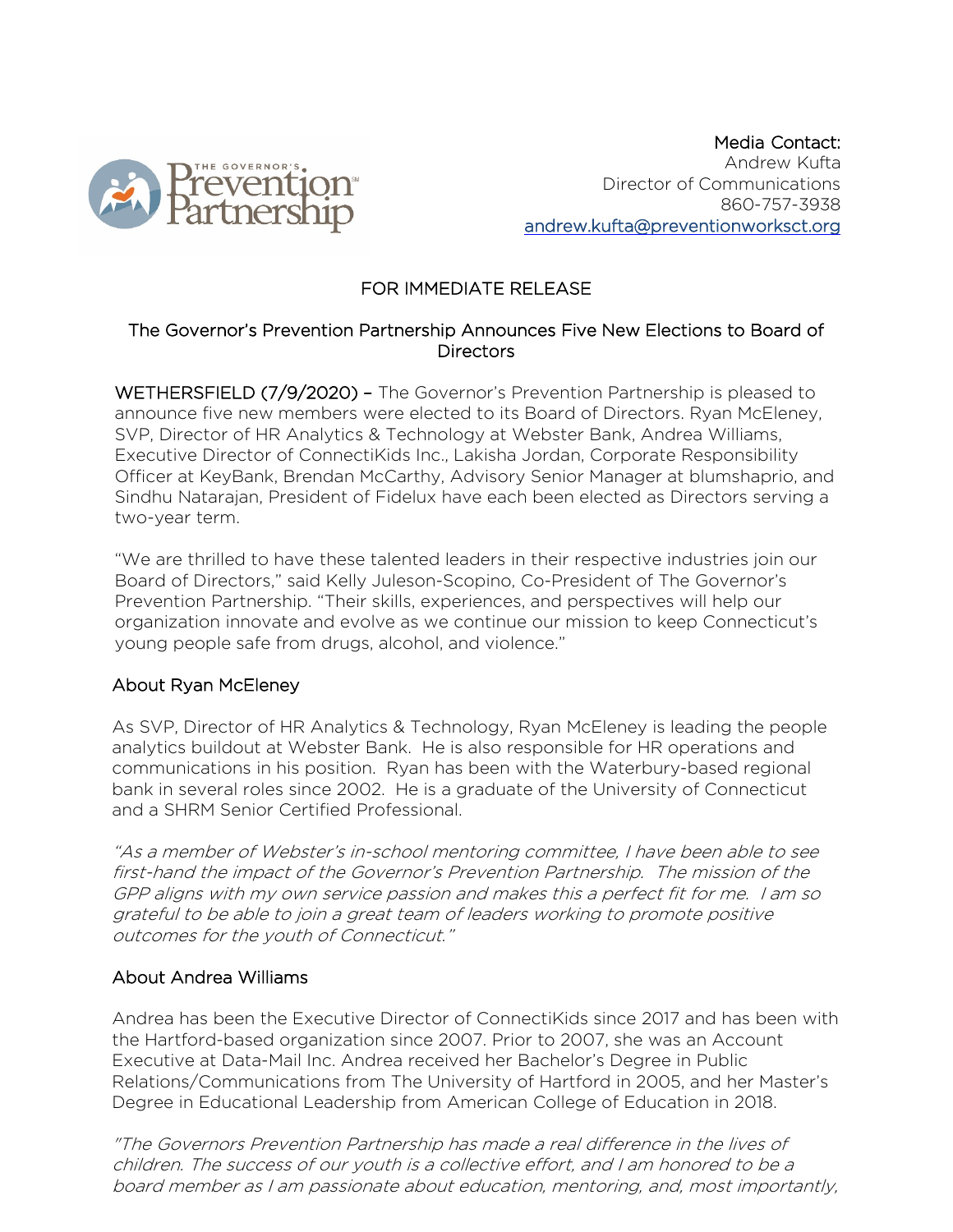the support and advancement of children and families through community collaboration."

## About LaKisha Jordan

LaKisha Jordan serves as the Corporate Responsibility Officer for KeyBank's Connecticut, Massachusetts, and Hudson Valley markets where she oversees a broad community engagement strategy. She joined KeyBank in 2016. Prior to that, she spent nine years at Bank of America in various roles. LaKisha holds a Master's in Business Administration and a Bachelor of Science from Southern Connecticut State University with concentrations in psychology, sociology, and public health. She received those degrees in 2004 and 2006 respectively.

"I am pleased to join the board of Governors Prevention Partnership. I am believer that mentoring can change the trajectory of a person's life -especially our youth. Throughout my life I've had mentors that have supported and guided me during various opportunities, many of which have been life changing. It is imperative that our young people have caring mentors and access to opportunities as they grow into the future leaders of our communities."

# About Brendan McCarthy

Brendan is an Advisory Senior Manager at blumshaprio, the largest regional accounting and consulting firm based in New England. He has been with the firm since November of 2019. Prior to that, Brendan worked in similar roles for Deloitte & Touche LLP, and Prudential Financial. Brendan received two degrees from the University of Connecticut – a Bachelor of Science with a major in Accounting in 2009, and a Master of Science in Accounting in 2010.

"Given the incredible change our community is experiencing related to the global pandemic and other factors, it's more critical than ever that Connecticut provide our youth with the safe, supportive environments that will be the foundations for their future success. I'm excited to join the board of the Governor's Prevention Partnership and have an opportunity to work alongside the talented staff and other directors to advance this important cause."

#### About Sindhu Natarajan.

Sindhu is currently the President of Fidelux Lighting, an LED lighting manufacturer based in Rocky Hill, CT. She has been the President of Fidelux since 2017, when the company rebranded from UIC Energy, also an LED lighting manufacturer. Prior to the rebrand to Fidelux, Sindhu was the Director of Operations and Procurement for UIC Energy. She was also the Director of Business Development for Prime AE Group, an engineering firm. In 2003, Sindhu obtained her Bachelor of Sciences in Engineering from Visvesvaraya Technological University in India. Sindhu proceeded to complete her Master of Sciences for Environmental Engineering in 2006 from The University of New Haven.

"I couldn't be more thrilled to join the board for such a great cause. Children are the future of our country and any way we can collaboratively make a difference is what matters most. When we have the opportunity to support and uplift our youth, we need to show our guidance by leading and teaching by example every chance we get.